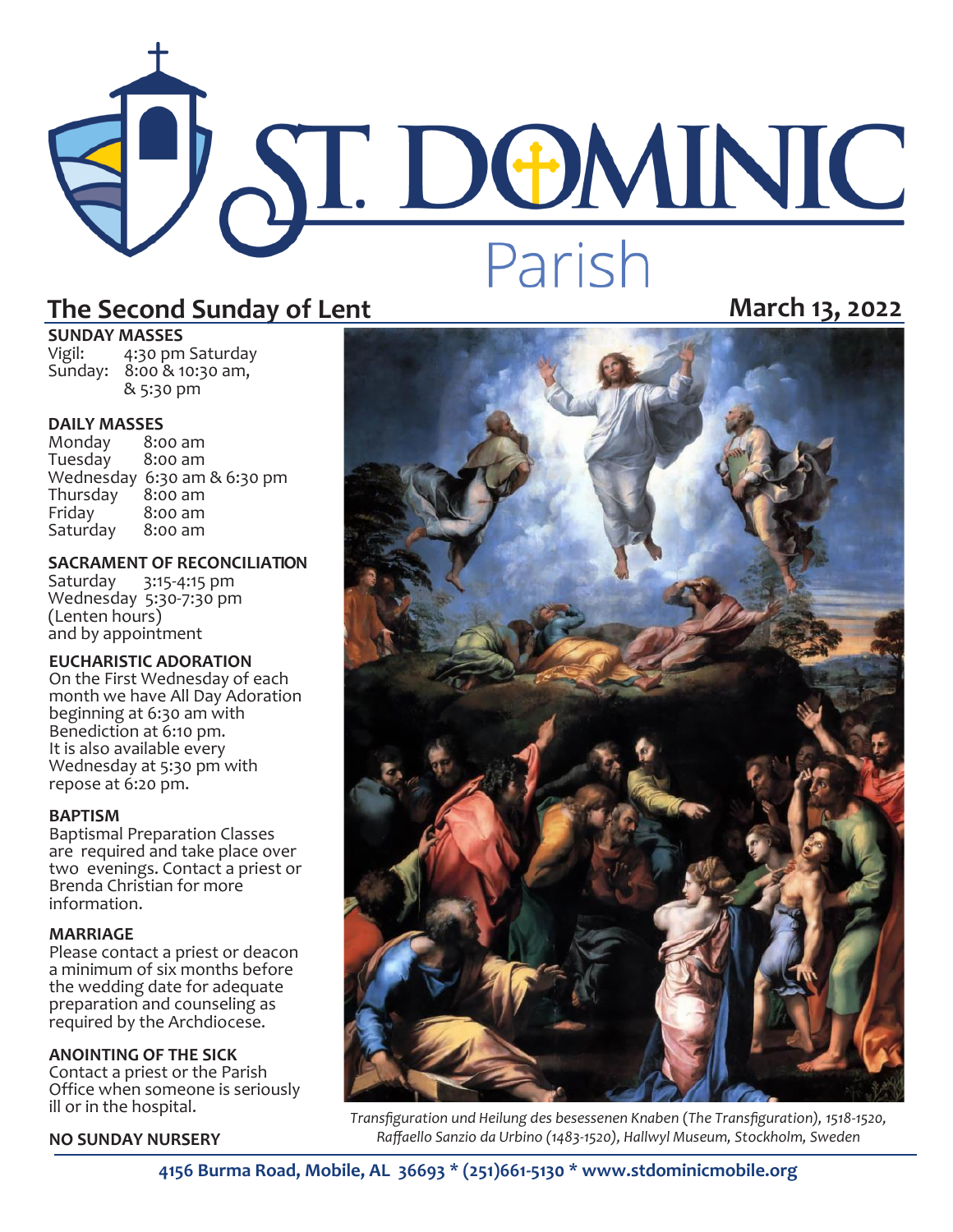| Pastor, Rev. Patrick R. Driscoll<br>Email: pdriscoll@stdominicmobile.org |  |
|--------------------------------------------------------------------------|--|
| Deacon Robert E. Kirby, Jr.<br>Email: rkirby@stdominicmobile.org         |  |
| Deacon Aldon O. Ward                                                     |  |
| Email: award@stdominicmobile.org<br>Deacon Wiley J. Christian III        |  |

Email: wchristian@stdominicmobile.org

## **PARISH OFFICE HOURS**

Monday - Friday, 8:00 a.m. - 4:00 p.m. **ST. DOMINIC CATHOLIC SCHOOL HOURS**  Monday - Friday, 7:15 a.m. - 3:45 p.m.

The readings for this Sunday, March 13, 2022 can be found online using the following link: https:// bible.usccb.org/bible/readings/031322.cfm

### **Stewardship**

*"I am the Lord who brought you from Ur of the Chaldeans to give you this land as a possession." (Genesis 15:7)*

Just as the Lord gave Abraham, Moses and the Israelites a land to possess, He has also given each of us a home. Whether your home is grand or humble, it is a gift from God. Abraham prepared a great sacrifice to the Lord in gratitude for the home God gave him. How do you show your gratitude to God for the home He has given you? Do you make a sacrifice of any kind? Do you return any of your finances to God, investing equally in your eternal home just as you invest in your earthly home?



**The Light is on for you!** Confessions are available on **Wednesdays from 5:30-7:30 pm** during Lent and **Saturdays from 3:15-4:15 pm.** You are encouraged to come and obtain forgiveness of your sins in our confessionals or by appointment with the priest.

We need some help setting up Friday afternoons for our Fish Fries from 1:30-3:00. Please contact Colleen Arthur for additional information at 251-259-7073.

**Welcome to St. Dominic Parish**, **Where Stewardship is a Way of Life**  We invite newcomers to complete a registration form which can be found in the Parish Office.

If you are interested in hosting the Pilgrim Virgin in your home, please contact Marguerite Larche at marguerite.larche@gmail.com or 251-510-9654.

### *Mass Intentions For The Week*

| Saturday, March 12 | 4:30 p.m.  | Joanne Ziggers (L)    |
|--------------------|------------|-----------------------|
| Sunday, March 13   | 8:00 a.m.  | Deacon Curt &         |
|                    |            | Theresa Crider (L)    |
|                    | 10:30 a.m. | Winnifred Smith (D)   |
|                    | 5:30 p.m.  | Missa Pro Populo      |
| Monday, March 14   | 8:00 a.m.  | Cheryl Polozola (L)   |
| Tuesday, March 15  | 8:00 a.m.  | Mary Beth Parks (D)   |
| Wed, March 16      | 6:30 a.m.  | Brian Henderson (L)   |
|                    | 6:30 p.m.  | Carlita Hendricks (D) |
| Thursday, March 17 | 8:00 a.m.  | Tom Koppersmith (D)   |
| Friday, March 18   | 8:00 a.m.  | Rene Landry (D)       |
| Saturday, March 19 | 8:00 a.m.  | Connie O'Brien (D)    |

### **Please pray for the sick:**

Toni Aldrich Marguerite Blackard Charlotte Brady Georgette Brocato Karen Brooks Brown WM Cazalas Mahala Church Susan Coffey David Gonzales Jacque Green Ray Green Barbara Harrington Charlie Hawkins Gabriel Hawkins Katie Histing Cory Kalifeh Mary Kerr Bill Klein Cooper Klein Vicky Klein

Mary Lindamood Zella Lancaster Christian Lofton Sam Lyons Eleesha Neese Rita O'Brien Clarence Pool Sandy Quinnelly Laurie Rel Mike Rehm Rose Mary Rehm Phillip Roebling Kim Sanders E. Rosemary Schnyder Louis Seiter Ava Smith Jennifer Phillips Smith Norma Tucker Joe Verneuille

Please pray for the Repose of the Souls of *Irene Enger* and *Rosemary Snyder.* 

If you would like your name or the name of your loved one added on this list please call the Parish Office at (251) 661-5130 or email mwilson@stdominicmobile.org. If you or a loved one is hospitalized, it is important you notify the Parish office if you would like a clergy to visit. Local hospitals no longer notify us with patient lists.